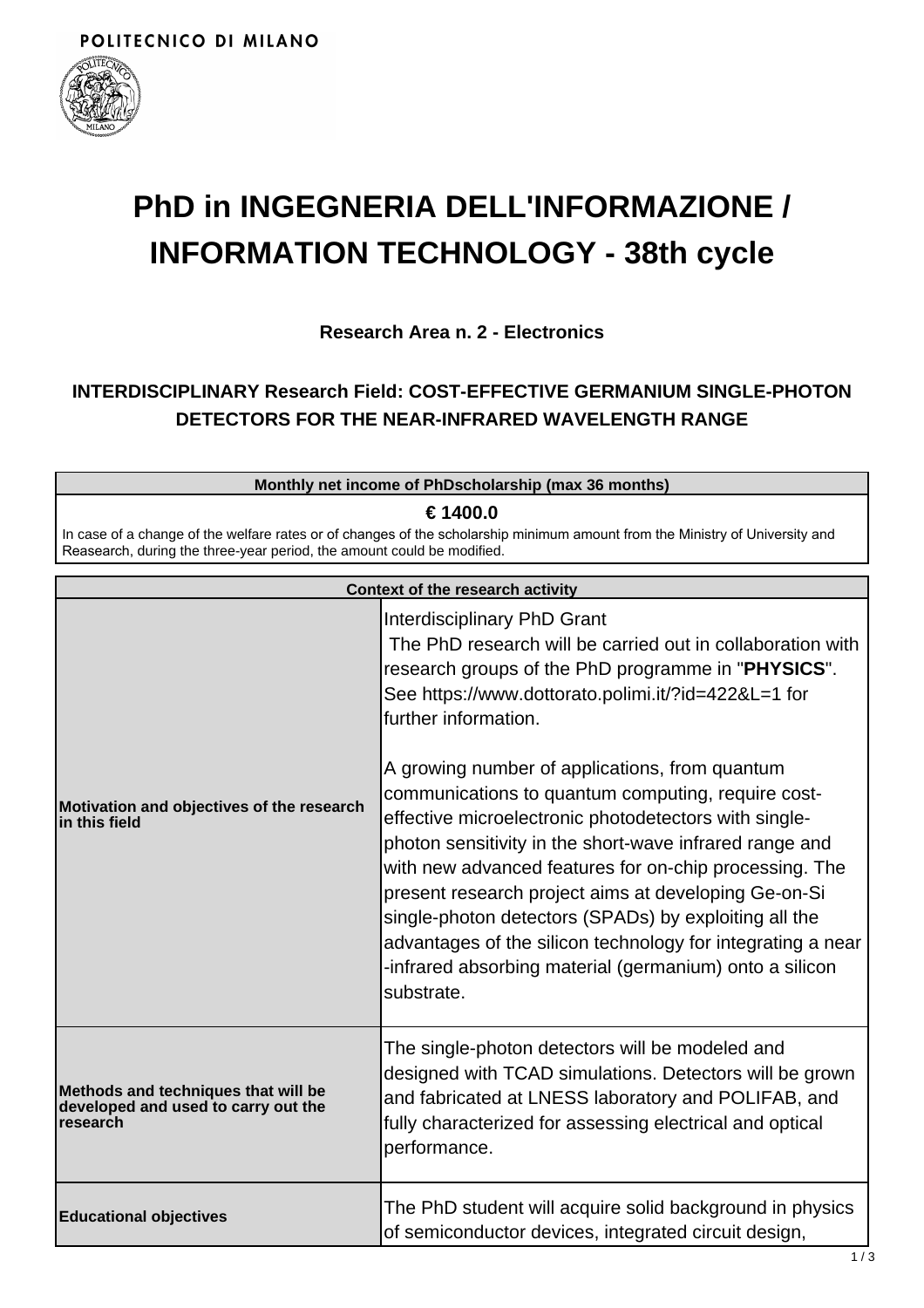

|                                   | electronic systems. To this aim, the doctorate activity will<br>include attendance of academic courses, conferences,<br>summer schools and workshops.                                                                                                                               |
|-----------------------------------|-------------------------------------------------------------------------------------------------------------------------------------------------------------------------------------------------------------------------------------------------------------------------------------|
| Job opportunities                 | Like recent PhD graduates from our research group, this<br>PhD experience, spanning from electron devices to<br>electronic systems, will give access to a wide variety of<br>jobs, from semiconductor industries to application-<br>oriented companies, from academia to start-ups. |
| Composition of the research group | 1 Full Professors<br>2 Associated Professors<br>0 Assistant Professors<br>6 PhD Students                                                                                                                                                                                            |
| Name of the research directors    | Alberto Tosi                                                                                                                                                                                                                                                                        |

**Contacts**

alberto.tosi@polimi.it +39 02 2399 6174 http://www.everyphotoncounts.com/

| Additional support - Financial aid per PhD student per year (gross amount) |                                                                   |                         |                         |  |
|----------------------------------------------------------------------------|-------------------------------------------------------------------|-------------------------|-------------------------|--|
|                                                                            | 1st year                                                          | 2nd year                | 3rd year                |  |
| <b>Housing - Foreign Students</b>                                          | $1500.0 \in$<br>per student                                       | 1000.0 €<br>per student | 1000.0 €<br>per student |  |
|                                                                            | max number of financial aid available: 2, given in order of merit |                         |                         |  |
| <b>Housing - Out-of-town residents</b><br>(more than 80Km out of Milano)   |                                                                   | --                      |                         |  |

| Scholarship Increase for a period abroad |          |  |  |
|------------------------------------------|----------|--|--|
| <b>Amount monthly</b>                    | '700.0 € |  |  |
| By number of months                      |          |  |  |

**Additional information: educational activity, teaching assistantship, computer availability, desk availability, any other information**

LIST OF UNIVERSITIES, COMPANIES, AGENCIES AND/OR NATIONAL OR INTERNATIONAL INSTITUTIONS THAT ARE COOPERATING IN THE RESEARCH: LNESS, Como; Micro Photon Devices srl

EDUCATIONAL ACTIVITIES (purchase of study books and material, including computers, funding for participation in courses, summer schools, workshops and conferences): financial aid per PhD student 5.707,13 Euro per student